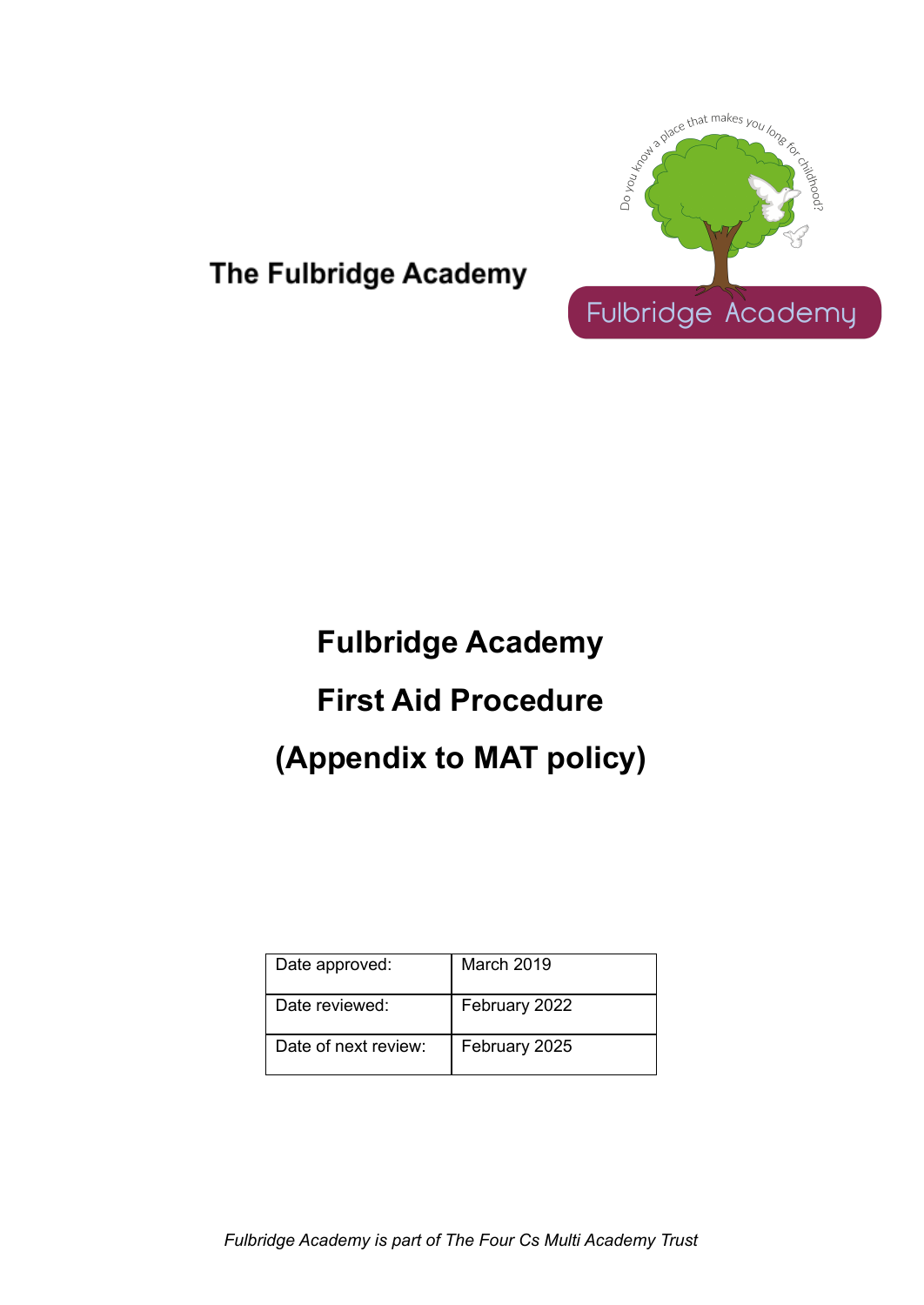#### **Arrangements**

At Fulbridge Academy we endeavour to provide the best possible care for our pupils. Many of our staff are First Aid trained to deliver this care. Staff must treat each child with sensitivity and have empathy towards parents.

The designated First Aider can be found in the First Aid room in the central corridor of the school and will be available during play times and lunch times. Children are either brought or directed there.

Names of all first aid trained staff can be found on the notice board in the First Aid room should they be required. An up to date list is also kept on google drive.

First Aid equipment is found in the First Aid room and also in First Aid boxes around the school. An additional First Aid area is available at Fulbridge Academy High.

First Aid boxes can be found in the following places:

Fulbridge Academy-

| First Aid Room<br>(Madame)<br>Pomfrey's) | Breakfast/After<br>School Club<br>(Ratatouille) | Main Hall<br>(lain Erskine<br>Sports Hall) | Small Hall<br>(Wonder)                    |
|------------------------------------------|-------------------------------------------------|--------------------------------------------|-------------------------------------------|
| Main Playground<br>3G Pitch<br>(PE Use)  | <b>Staff Kitchen</b><br>(Lego City)             | Music Room<br>(Cavern)                     |                                           |
| Yr 1 Corridor<br>(Across from<br>Duloc)  | Yr 2 Corridor<br>(Outside Staff<br>Room-Armana) | Yr 3 Corridor<br>(Outside<br>Springfield)  | Yr 6 Corridor<br>(Outside<br>Silverstone) |

Fulbridge Academy High-

| Fulbridge<br>Academy High<br>First Aid Room<br>(Hello) | Dance Studio<br>(Wonderwall) |  |  |
|--------------------------------------------------------|------------------------------|--|--|
|--------------------------------------------------------|------------------------------|--|--|

Medication boxes are kept in every classroom with a list of up to date medical conditions, this box goes with the class to all areas of school e.g P.E, Art, Drama etc.